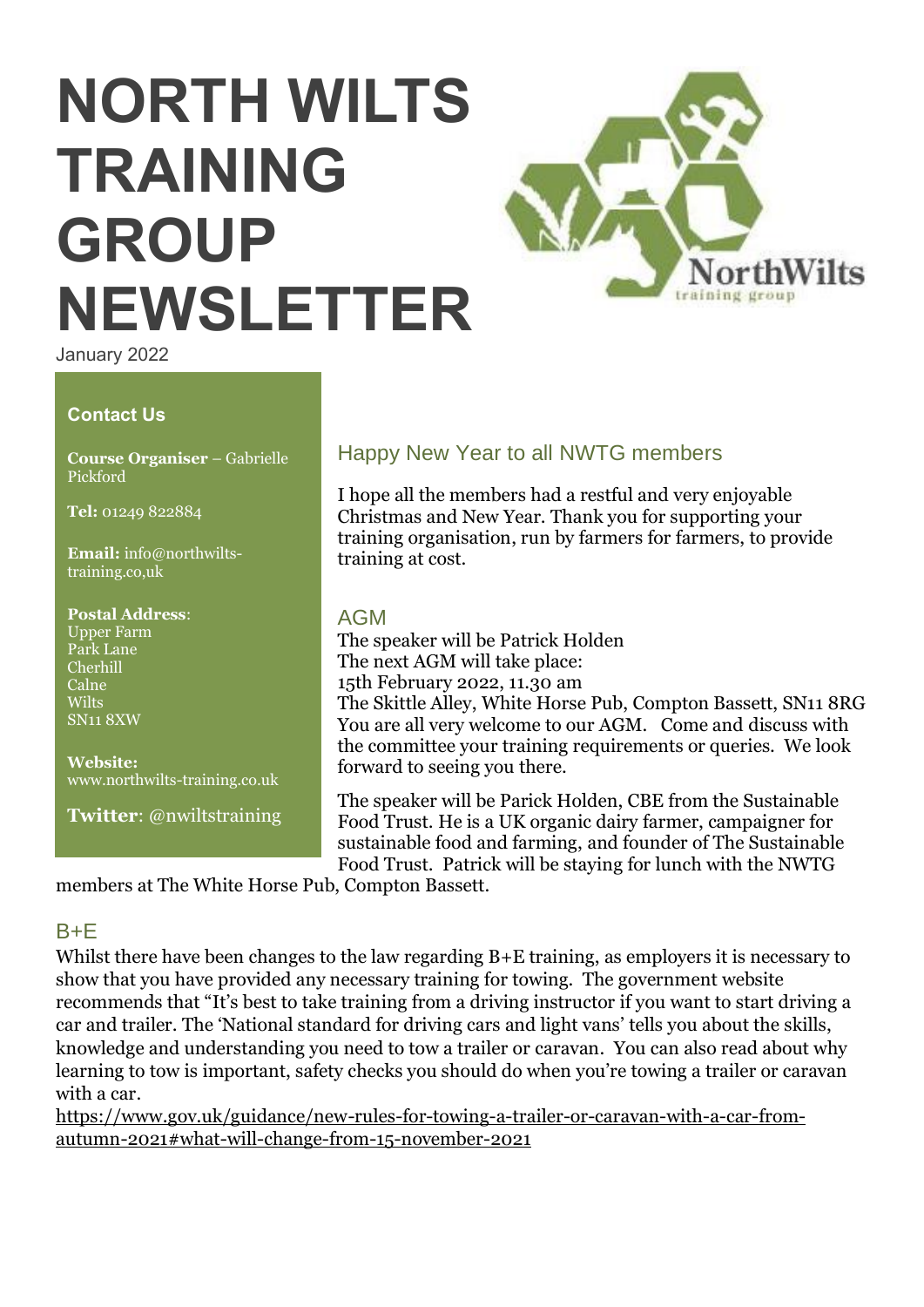## Central Region Farming Trust website design/building training.

NWTG received funds from the CRFT for website design training just before the first lockdown, this training did not go ahead but the funds are still available. Please could you let me know if you would like training and this can be rearranged.

### **NFU**

As part of the Farm Safety Partnership, the NFU is providing funds for the next Cattle Handling course and the Pre-harvest Health and Safety Course. Both courses are very worthwhile and are aimed at those working on the ground.

Please think ahead to the training needed for the winter/spring and any less busy times over the next few months. NWTG will always try to organise or find the cheapest option for any training. Please let me know your course requirements.

# COURSES (dates and venue dependent on bookings)

#### Abrasive Wheels and Cutting Discs, Safe Use and Mounting 3rd February 2022 9 am-12 pm Venue: Crowood Farm Cost: £30 pp UKRural skills

Basic Farm Welding Course  $3<sup>rd</sup>$  12 pm-4 pm, and  $4<sup>th</sup>$  February 2022 9 am-4 pm Venue: Crowood Farm Cost: approx £110 pp

# Cattle Handling Course (NFU, George farm Vets, and NWTG)

11th February 2022 10.30-12.30 ish.

Venue: Upper Farm Dairy

Safe and effective handling of cattle has important implications for their health, welfare and productivity and also for the safety of the people working with them. This course looks at natural cattle behaviour and how understanding and using this helps us improve the management, movement and handling of the animals on our farms. Using real-life case studies, this course will also look at the design of stock handling systems, races and crushes and how we can save time and stress moving cows through them.

# Pesticide Application Courses

• **021652 PA4g** 14th February 2022

This is needed by anyone wishing to apply granules.

• **021650 PA2** 15th February 2022

Is needed to operate mounted or trailed boom sprayers. It is also needed if you wish to operate most weed wiper types of applicator.

## **021654 PA6 and PA6w** 17th February 2022

Is needed by anyone wishing to apply pesticides using a hand-held lance or knapsack type applicators. The lance may be vehicle-mounted.

## **Assessments for the pesticide courses are held on a separate day**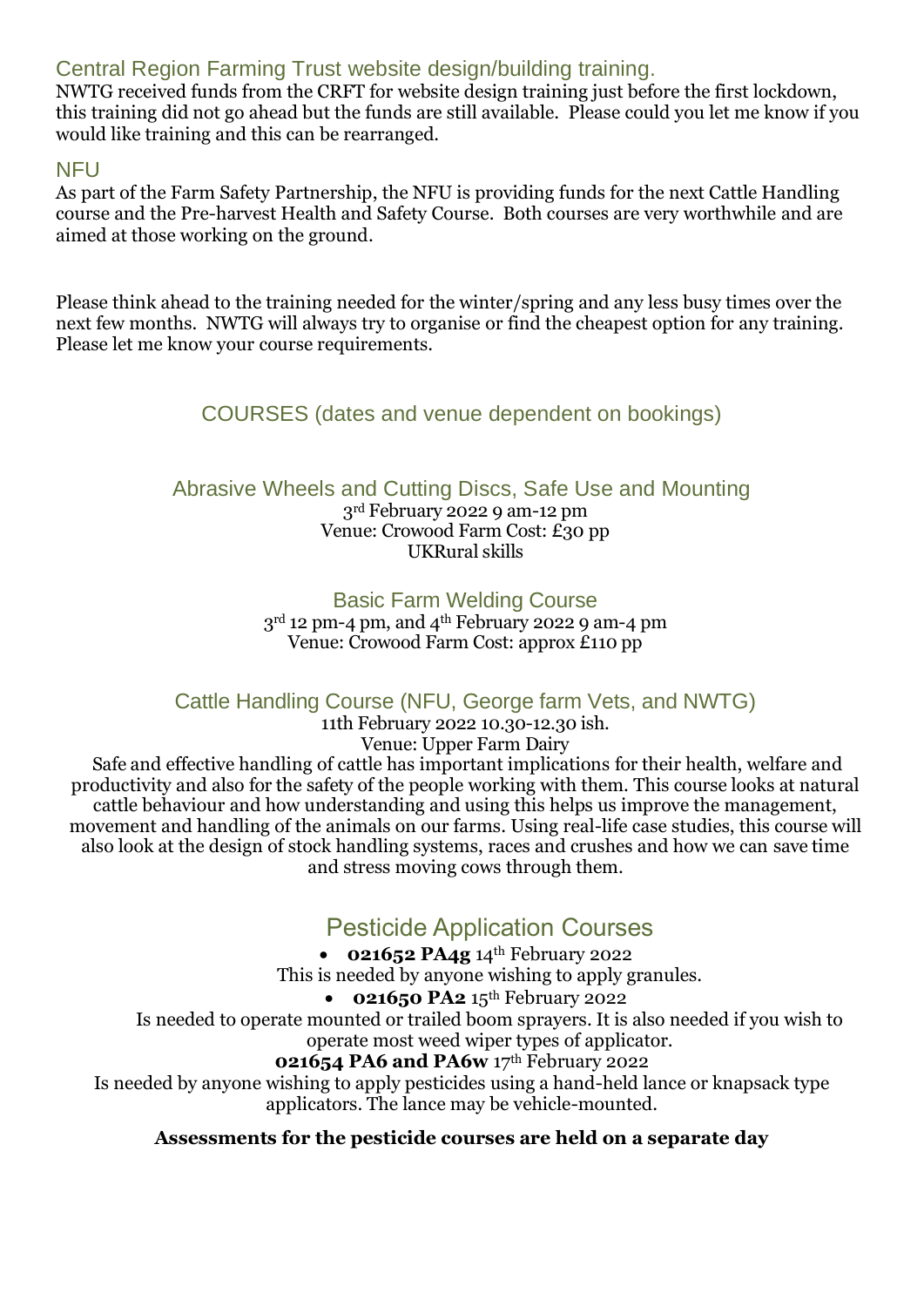#### Chainsaw course

**Lantra Certification for crosscutting and maintenance and small tree basic felling to 200mm**

Monday 28th February, Tuesday 1st March, Wednesday 2nd March 2022. Maximum 4 on course.

Day 1, In workshop. Day 2, Morning in workshop, afternoon on-site. Day, 3 on-site felling Requirements: trainees to bring Saw / Maintenance tools, PPE etc.

9 am – 4 pm each day. £250/candidate

Calne or Marlborough area.

## Telehandler New user course

15<sup>th</sup> and 16<sup>th</sup> February 2022 Cost £185 Venue: Upper Farm, Cherhill

## ATV/UTV training

9th February 2022 Cost £60 Venue: Upper Farm, Cherhill (one machine needed per two people)

## First Aid for Mental Health

This is a one day course and suitable for those who want to gain a greater awareness of mental health.Cost: approx. £100pp

Content: 1. What is first aid for mental health,2. Identifying mental health conditions,3. Providing advice and starting a conversation,4. Stress,5. Drugs and alcohol,6. First aid action plan for mental health,7. Mental health in the workplace, 8. Depression,9. Anxiety

# City and Guilds 3268 Award in Welding

This course is an evening course taking place at Lackham College City & Guilds welding courses are designed for a range of abilities: Beginners who need basic welding training, experienced welders who want to develop specialist skills

This welding Award is offered at multiple levels covering Manual Metal Arc (MMA), Metal Inert/Active Gas (MIG/MAG), Tungsten Inert Gas (TIG) and Oxygen & Acetylene (O/A) processes. Most useful for NWTG members will be Level 1 welding course but other levels are available

Candidates are able to start at any time between October – June, and candidates learn at their own pace, so there is no set number of sessions. Cost for Level 1 - £550.

# ORGANISING / BOOKING A PLACE ON A COURSE

Please contact NWTG, by email or telephone, for any training courses which you would like arranged. Below are examples of our most popular courses:

- NPTC Pest Control of Rats and Mice

- New User and refresher telehandler course employers need to provide adequate training, new user courses and refreshers courses usually done every three-five years, or for a change of machine, or change of use

- Basic Tractor training (for aged 13-16)

- Welding (Mig and Arc), Abrasive wheels

- ATV training

- Livestock courses

- Manual Handling

- Chain saw training

-Infectious Disease Control on Dairy Units